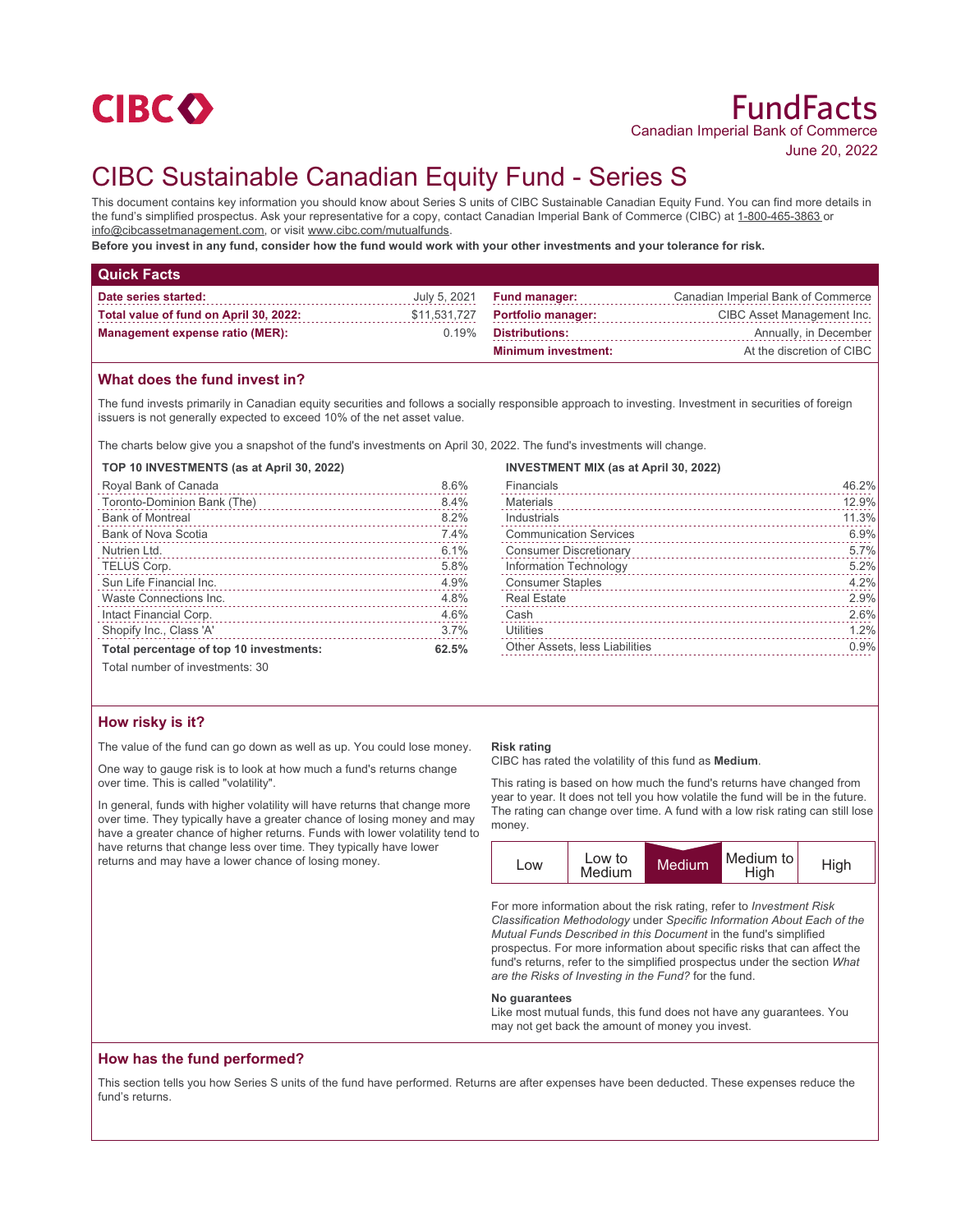#### **YEAR-BY-YEAR RETURNS**

This section tells you how Series S units of the fund have performed in past calendar years. However, this information is not available because the fund has not yet completed a calendar year.

#### **BEST AND WORST 3-MONTH RETURNS**

This section shows the best and worst returns for Series S units of the fund in a 3-month period. However, this information is not available because the fund has not yet completed a calendar year.

#### **AVERAGE RETURN**

This section shows the value and annual compounded rate of return of a hypothetical \$1,000 investment in Series S units of the fund. However, this information is not available because the fund has not yet completed 12 consecutive months.

| Who is this fund for?                                                                                                                                                                                  | A word about tax                                                                                                                                                                                                                                                                                                                                                               |
|--------------------------------------------------------------------------------------------------------------------------------------------------------------------------------------------------------|--------------------------------------------------------------------------------------------------------------------------------------------------------------------------------------------------------------------------------------------------------------------------------------------------------------------------------------------------------------------------------|
| Investors who:<br>• want a fund with a socially responsible approach to investing;<br>• are seeking long-term growth through capital appreciation; and<br>• are investing for the medium to long term. | In general, you will have to pay income tax on any money you make on a<br>fund. How much you pay depends on the tax laws where you live and<br>whether or not you hold the fund in a registered plan such as a<br>Registered Retirement Savings Plan (RRSP) or a Tax-Free Savings<br>Account (TFSA).<br>Keep in mind that if you hold your fund in a non-registered plan, fund |
|                                                                                                                                                                                                        | distributions are included in your taxable income, whether you receive<br>them in cash or have them reinvested.                                                                                                                                                                                                                                                                |

### **How much does it cost?**

The following tables show the fees and expenses you could pay to buy, own, and sell Series S units of the fund. The fees and expenses - including any commissions - can vary among series of a fund and among funds. Higher commissions can influence representatives to recommend one investment over another. Ask about other funds and investments that may be suitable for you at a lower cost.

#### **1. SALES CHARGES**

There are no sales charges payable when you buy, switch, or sell Series S units of the fund.

#### **2. FUND EXPENSES**

You don't pay these expenses directly. They affect you because they reduce the fund's returns.

As at December 31, 2021, the expenses for Series S units of the fund were 0.30% of its value. This equals \$3.00 for every \$1,000 invested.

|                                                                                                                                                                                                                                                                                                                                                                                       | Annual rate<br>(as a % of the fund's value) |
|---------------------------------------------------------------------------------------------------------------------------------------------------------------------------------------------------------------------------------------------------------------------------------------------------------------------------------------------------------------------------------------|---------------------------------------------|
| Management expense ratio (MER)<br>This is the total of the fund's management fee (including the trailing commission), fixed administration fee, and any<br>operating expenses not covered by the fixed administration fee (fund costs) for Series S units of the fund. CIBC waived<br>or absorbed some of the fund's expenses. If it had not done so, the MER would have been higher. | 0.19%                                       |
| Trading expense ratio (TER)<br>These are the fund's trading costs.                                                                                                                                                                                                                                                                                                                    | 0.11%                                       |
| <b>Fund expenses</b>                                                                                                                                                                                                                                                                                                                                                                  | $0.30\%$                                    |

#### **More about the trailing commission**

No trailing commission is paid in respect of Series S units.

## **3. OTHER FEES**

You may have to pay other fees when you buy, hold, sell, switch, or convert units of the fund.

| Fee                    | What you pay                                                                                                                                                                                                                                                                                               |
|------------------------|------------------------------------------------------------------------------------------------------------------------------------------------------------------------------------------------------------------------------------------------------------------------------------------------------------|
| Short-term trading fee | Up to 2% of the value of units you sell or switch within 30 days of buying them. This fee goes to the fund.                                                                                                                                                                                                |
| Switch fee             | If you sell units of the fund to buy units of another fund, you may pay a switch fee of up to 2% of the value of units you<br>switch through a representative's firm other than CIBC Securities Inc. or CIBC Investor Services Inc. This fee goes to<br>your representative's firm.                        |
| <b>Conversion fee</b>  | If you convert units of the fund to another series of units of the same fund, you may pay a conversion fee of up to 2%<br>of the value of units you convert through a representative's firm other than CIBC Securities Inc. or CIBC Investor<br>Services Inc. This fee goes to your representative's firm. |